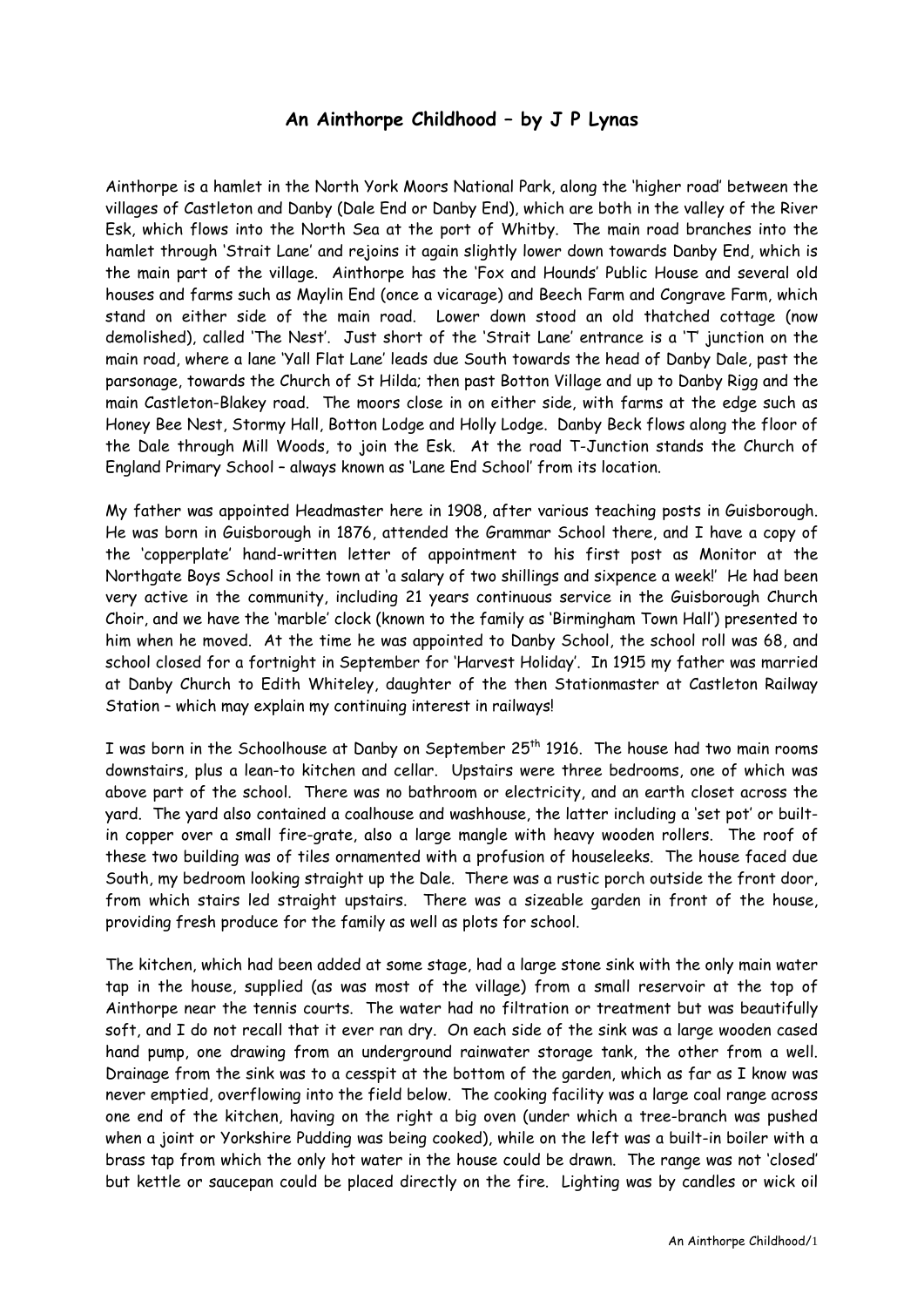lamp in which the flame had to be raised carefully to avoid cracking or smoke covering the glass – later on we had a pump-up petrol gas mantle lamp, for which we bought 'aviation spirit' at 3 shillings and sixpence a 2 gallon can, because ordinary petrol clogged the fine jet in the vaporiser. There were small fire grates in the two downstairs rooms, and I believe in one of the bedrooms, otherwise no heating! There was a small table at which we ate in the kitchen, and a horse-hair sofa; on the wall was a large 'Vienna Regulator' wall clock presented to my father by Castleton Men's Club (of which he was Secretary) on the occasion of his marriage.

The schoolroom was attached to the house, and consisted of a large room divided by a slideable partition. The main part of the room had the Headmaster's desk, dual desks for the children, and a large tortoise stove with a stout guard over which clothes could be hung to dry. There were of course no school meals or school milk, children bringing their own food. The smaller part of the room, used by the infants, also had a tortoise stove and a side entrance from the playground, which surrounded the buildings on three sides. In the building were two small cloakrooms with basins and cold-water taps. Across one playground were earth closets for the girls and in the other an earth closet and a urinal trough for the boys. The only playground equipment was a swing.

Not surprisingly, I remember little about babyhood – I think I spent much time in a pram in the garden – there was no cat or dog with which to play, and I had no brother or sister. I remember crawling on the stairs and watching the sunlight pattern produced on the staircase through the keyhole. I contracted jaundice, and I remember Dr Jack (Alexander) on his horse at the back door saying 'nothing but water for 24 hours'. As I grew up, I was able to accompany my father, who did nearly all the shopping, to Castleton – about a mile over the Howe footpath. We used Thompson's the Grocers, and I was fascinated to watch an assistant reciting the names and counting out the daily newspapers for distribution. In summer we sometimes brought back homemade ice cream, which must have been liquid when we got home! Milk and post were delivered, and father's diary mentions buying a 9lb goose from Beech Farm at ten shillings, and chickens at six shillings and sixpence. I was taken to have my hair cut at the barber's wooden hut on Teapot Hill at Castleton – I was placed on a stool in the barber's big chair, and my hair was afterwards smoothed down with water in a dipper from a bucket – there was no running water!

I naturally attended Lane End School, where it was embarrassing to have some of my mistakes and misdeeds told to my mother at home! Starting in the infants, we had slates and slate pencils, which 'squeaked', whilst in big school we had paper and exercise books. Visual aids there were the blackboard on the easel, and a roll of thick brown paper which could be draped over the blackboard and had poetry, songs etc written on it in white chalk. When we could do 'proper' joined writing, we were taught such useful things as how to address an envelope for the post, and the old weights and measures like 'rods, poles and perches', learning our tables by repeated class recitation. I was lucky in being able to go home for dinner – most children had to walk miles to school (some from farms at the head of the Dale) unless brought in the farm cart or behind father on horseback, and brought something to eat. Coal for the school stoves and the house was delivered from Danby Station (a purchase of 6 tons 2 cwts of 'Hetton Brights' at 33 shillings and ninepence a ton is recorded in 1926). I readily acquired a broad Cleveland dialect, with such words as 'laiking' for playing in the playground (or in school!), 'felting' (hiding something), or 'lown' (a windless day). Father used to say that there was one language for the playground and another for the classroom!

We played games in the playground, cricket in the adjacent field, and went on 'rambles' up the dale and through Mill Woods looking at crops, hedgerows and wildlife. School competed in the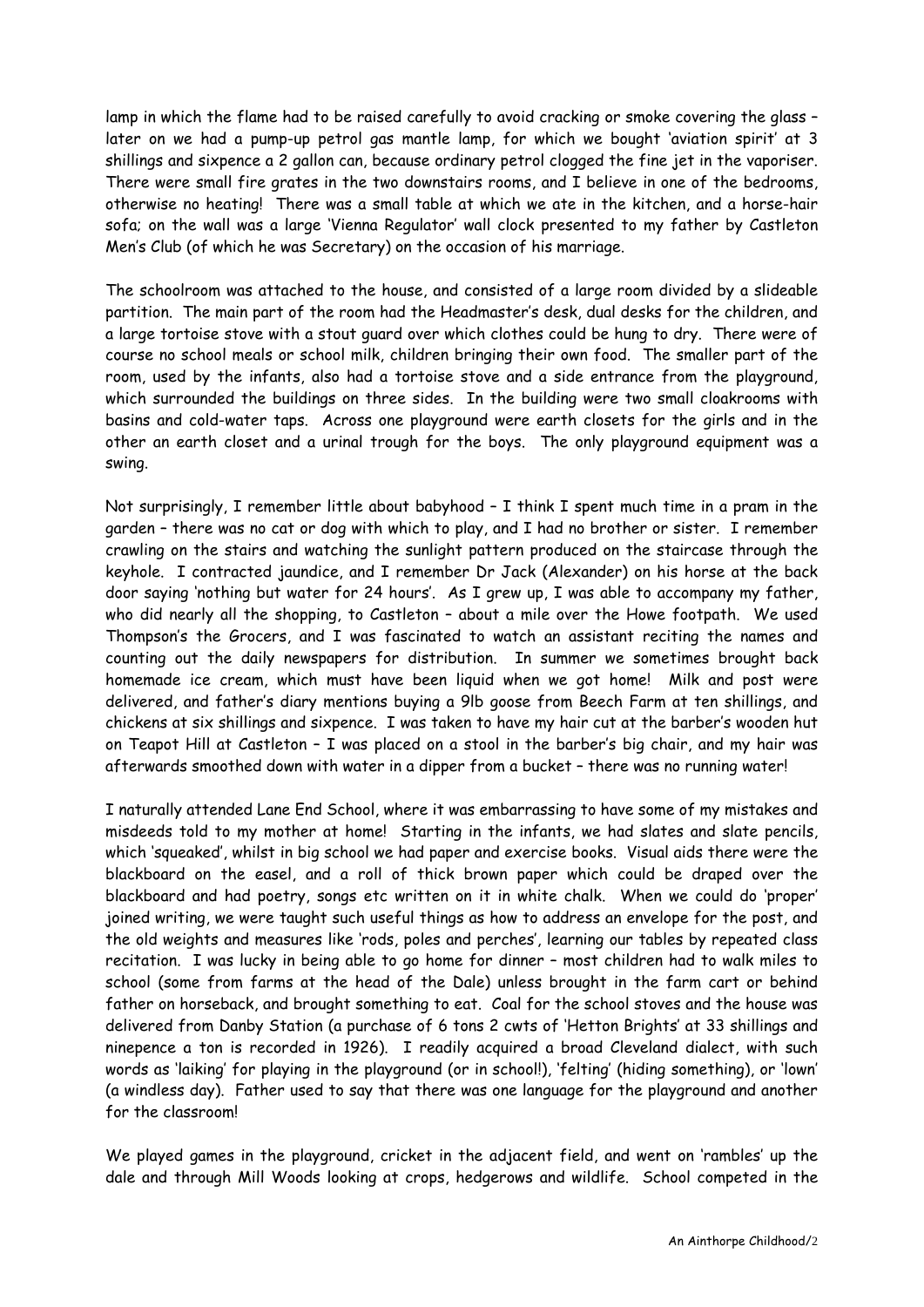Eskdale Tournament of Song at Whitby, and gained awards. In the holidays, the family sometimes went to Scarborough for a week by train, lodging on the South Cliff with a lady who prepared food, which we had bought. I was very fond of the sands, and going in a 'paddle boat' on the Mere. We also went to West Hartlepool, staying with my aunt and uncle - he was also a railwayman! I enjoyed Ward Jackson Park there, with ducks on the lake and the occasional band concerts.

One of my special times at school was just before Christmas, when a large consignment of books for school prizes was delivered. These were stored in our dining room, and I was able to read many of them. I think every child received a book, with medals and broaches for those completing a year's perfect attendance. We had a girl who completed 5 years perfect attendance, for which she received a watch, and went on to complete 9 years without absence – she was Celia Hodgson, who walked daily from The Coums (above Ainthorpe, on the road to Danby Castle). She received a special prize and was featured in the 'Whitby Gazette'. Just before the Christmas Holidays, a large tree was erected in the big classroom, and one evening the two class teachers came to tea and later returned to decorate the school and the tree. Another annual event was a concert by scholars on Shrove Tuesday, including songs, dances, recitations and piano solos. Throughout the year there were local events in the school premises, including dances, whist drives and concerts – there was then no Village Hall. I remember a recital with a soloist in evening dress, on the improvised stage, using a large expensively bound score – probably from 'Messiah'. Each year, the Harvest celebrations (never held until the Harvest was in) included a packed church service (I recall someone unfortunately and noisily sitting on a bowler hat!) and a tea and dance in the school.

The Parish Church of St Hilda stands in a beautiful, if isolated, position about halfway up the Dale, about a mile from the School and 2 miles from Danby End. There is a detached stable and mounting-block, many local farmers used to come to church by trap or on horseback. The church building comprises nave, chancel and vestry, with a West End gallery housing a small pipe organ and the choir, to which access is by an outside flight of steps on the North side of the church. The massive tower contains three bells dating from 1698 (of which more later). Seating in the chancel was normally used by the family of Lord Downe or Mr Macmillan – a lay reader then residing at Botton Hall further up the Dale. My father was organist here for the whole of his 30 years as school headmaster, and trudged many miles to the weekly services, sometimes talking of walking on wall-tops in deep snow. He was also organist at the little church in Fryup. As I grew up, I walked with him to church, and after receiving music lessons sat with him on the organ stool and played an outgoing voluntary or accompanied a hymn. (My daughter, a qualified organist, on a visit many years later, found the key and played at the console as her grandfather had so often done). At services, there was a danger of books placed carelessly on the gallery rail, falling into the congregation below, and on the Sunday when communion followed the Matins service; there was much shuffling of feet as the choir descended the outside stairs to join the congregation below. The churchyard 'where rude forefathers of the hamlet sleep' offers spectacular views towards the head of the Dale, and I particularly remember a child's gravestone inscription:

 'Tis Eastertide! Lo, all the world is gay with flowers And God walks in His garden One thought of God takes root in human soil And Paddy comes to dwell a while on Earth. Tis Eastertide! Seven years have passed away And God walks in His garden One thought He has – the love He bears a child She is with love and flowers and joy We thank thee, Lord, for this.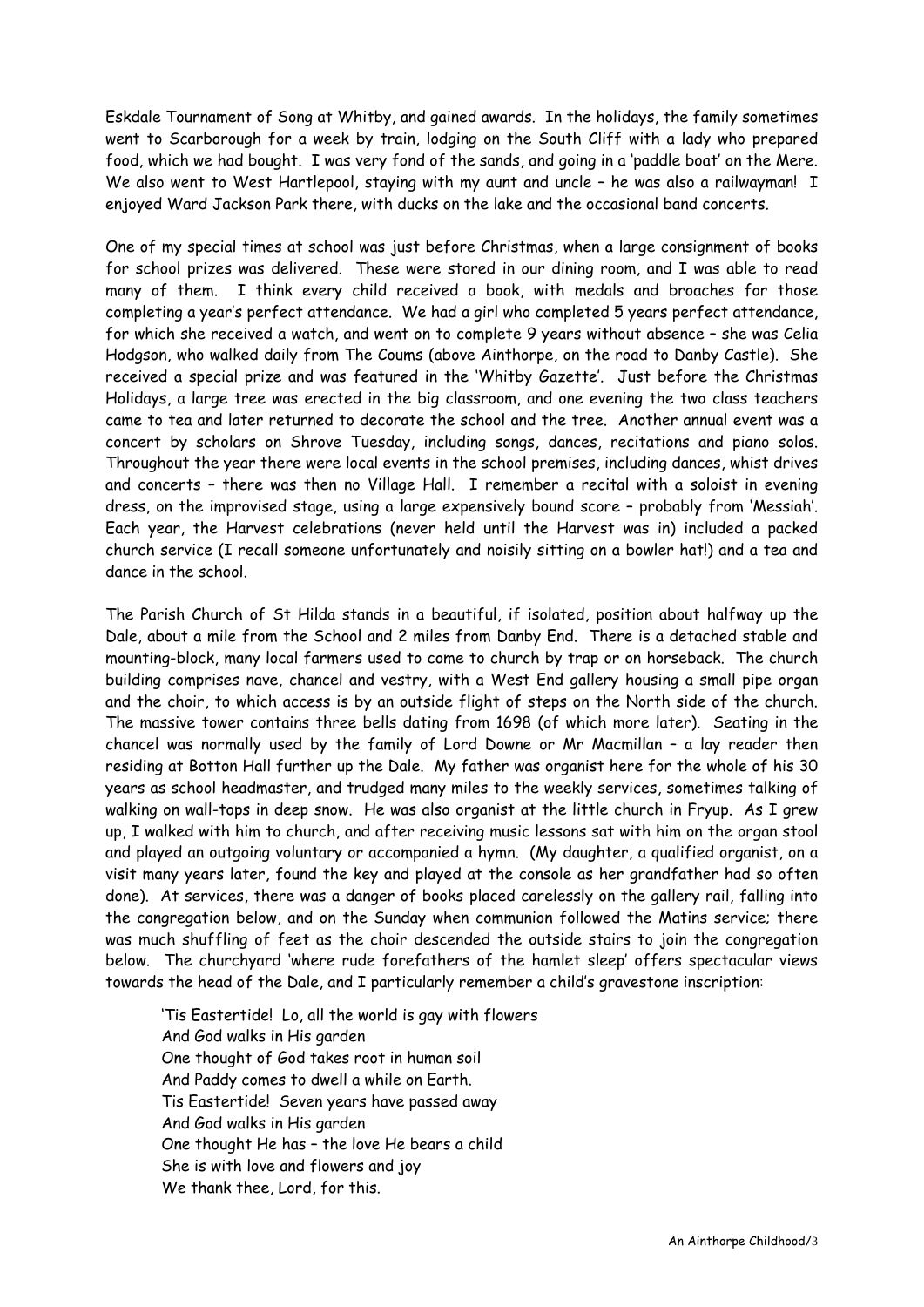One of the three bells in the tower was cracked, and the Parish Clerk (Daniel Medd) used to chime for service on the other two with a bell-rope in one hand and his foot on the other rope formed into a stirrup. Being able to ring properly, he found this frustrating, and was enthusiastic when a friend and I suggested the cracked bell should be repaired, he could teach us to ring and have three bells rung properly before service. After approaching the Vicar and Wardens, a faculty was obtained and the bell recast early in 1937; Daniel taught us to ring, and the three bells were raised and rung in rounds for Whitsun Service on May 10<sup>th</sup> 1937. My friend Charles Hartley and I continued to ring regularly before services from then onwards.

About this time, I began to have piano lessons from Mr A H Farncombe whose son became a wellknown conductor – he came from Whitby and gave me lessons in our drawing room, which had a piano and an American organ. Heating was an oil-stove with a red window, and sometimes I was too cold to feel my fingers! Father's diary records one pound ten shillings paid for 10 lessons.

In 1924, building of a new church in Castleton began using local masons and a Danby carpenter (Mr J Underwood). It was built as a memorial to men of the parish who died in the Great War; dedicated to St Michael and St George, it replaced the old 'tin tabernacle' at the end of the village street, and was consecrated in 1928. My father was a member of the choir.

At about this time, I was bought a Raleigh bicycle with dynamo and Sturmey-Archer 3 speed gear, which enabled me to go for long cycle rides around the area. I visited Danby End a good deal where there was a Post Office and Booths Stores for groceries. There was a blacksmiths, where the forge was of great interest, and Huntrod's Garage which had a massive oil engine and dynamo supplementing the water-wheel and generator at Danby Mill in supplying electricity on overhead lines to much of the village – but not to the school or school house!

In 1930 there was a local bus service to Middlesbrough at 3 shillings return, and we used it to visit the dentist and for shopping. We normally had a set lunch at Hinton's restaurant and an appointment for me at the dentists (Binns & Collins) with the upright chair and the grinding drill on its long arm with which I had long and painful sessions. Shopping usually included a visit to Messrs Scuphams for radio bits – I was then building simple valve receivers. The bus ride – up the steep hill out of Castleton, over the moors by Lockwood Beck reservoir and through Lingdale and Guisborough – was an attractive trip, but I was worried by one particular bus which had its petrol tank in front of the driver, and when the engine backfired whist going downhill, there was a loud 'bang' and a flash came up beside the feed pipe! At home, activities included rigging up a light for our backdoor (which was along a dark passage), supplied by Leclanche wet batteries on a shelf.

The bicycle 3-speed gear proved most useful on the hills. A favourite short trip was up the dale, where in the Spring there were wild daffodils and cherry blossom, up past Stormy Hall Farm to the Rigg, with a drink of cool spring water from the trough on Stone Rook Hill, a look at Ralph Cross (any coins in the hollow on the top?) and back home through Castleton. Another ride was to Hob Hole and its little bridge, or through Ainthorpe along Kadelands to Duck Bridge and Danby Castle, round Fryup Dale and past the hill known as Fairy Cross Plain. On one of these runs there was a gated lane and a notice, which said:

"Six gates in next mile a great nuisance proved – Helped by kind donors, tenants and owners had them removed. Use well time saved!"

I got up as far as Danby Beacon (mainly walking!) and Limber Hill with its gradient of 1 in 3.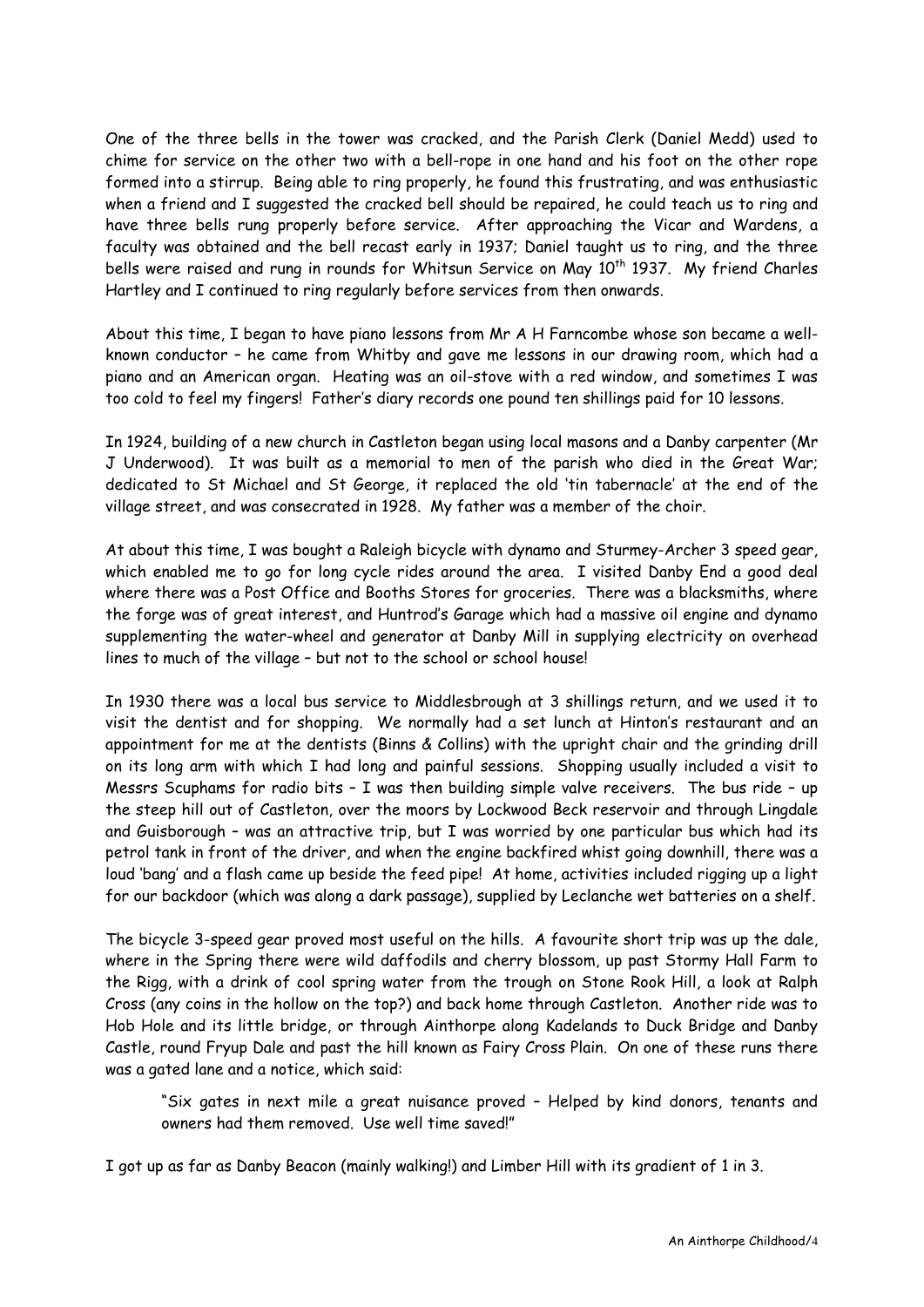For some time I had owned a Box Brownie camera, which took surprisingly good photographs, but I was looking for something smaller and more versatile. I was given a folding Zeiss Ikonta by my parents, which took 6cm  $\times$  6cm square pictures - on it I took almost all my collection of photographs around the area. I developed my own films, using the Schoolhouse cellar under the living room, and produce mainly daylight contact prints. Although later on I built my own enlarger. I was following my father's hobby – he had a quarter-plate folding camera and produced some excellent pictures of Guisborough Church interior – I still have some of the negatives. He also had a cumbersome fixed enlarger, which carried the negative at the top and dark-slide holding bromide paper at the base. I don't think he did much photography after moving to Danby, as apart from school duties he spent much time in the garden, and regularly visited Charles Hardy (then Keeper at Danby Lodge some 2 miles away) to discuss gardening progress and problems.

The time came for me to move on to secondary education, and I was awarded what I think was then called a 'free place' at the County School (subsequently called the Grammar School), entering there in September 1928. We had an Entrance Examination, sitting cross-legged on the floor of the School Hall – which seemed to me enormous after Lane End School! Father purchased for me a railway Season Ticket (pass) between Danby Station and Whitby Town Station on the Esk Valley Line, which in 1933 cost two pounds three shillings and ninepence for the spring term. The train journey took about three quarters of an hour, but at each end of the journey there was a walk of about a mile. The only possible train brought us to school rather late, and after school there was a long gap – some of which could be occupied by doing homework at school, or in reasonable weather by walking along the harbour side – the corner by the swing bridge was thought to be the coldest place in the country in winter! The lack of a late train made it difficult to attend any evening event in Whitby unless staying overnight with a friend, and normally I didn't get home till after 6.30pm to complete homework and have supper, so eventually I had to give up piano lessons, with little time to practice. We had quite reasonable dinners in the school dining hall – a first course followed by a sweet or pudding – I remember one pudding I detested, which we called 'scented soap'. In a school Prospectus the meal was listed as '9 pence per child'. I enjoyed most lessons except Art, although with many others I drew and coloured quite complex geometric patterns on the cover of our exercise books! English was a favourite lesson, and I temporarily made my name early on by responding when our English teacher asked (not very hopefully) if anyone knew the meaning of the word 'gramarie' – it happened that I had been reading some of Mallory and Tennyson's 'Idylls of the King', so I was able to respond about Magic and Merlin the enchanter. I was awarded a first year form prize, and having discussed choice with the English teacher, I received Kipling's 'Puck of Pooks Hill', which I still have, and treasure. Much later on I chose 'The Oxford Book Of English Verse' as a Physics Prize, which choice caused some surprise! Having been moved up a form, I missed the early stages of Latin and eventually dropped the subject. I liked woodwork, possibly because my paternal grandfather was a cabinetmaker; for this subject we went down the hill to the old confectionery factory, which was semi-derelict with warnings about dangerous areas and was a bit spooky. In July 1929 there was a thunderstorm with torrential rain (my father's rain gauge recorded 11.4 inches over 4 consecutive days), resulting in the River Esk washing away a railway bridge in Arnecliff Woods; for some months our railway journey ended at Lealholm Station, from whence a United Bus took us up the hill and over the moors to Whitby. There was a further flood in September 1930 when a complete section of the bridge was deposited in the riverbed following damage to a supporting pier. I believe this section was retrieved and used again with an additional span when the rail link was finally restored over a much wider River Esk.

Several young people from Danby and district joined the 'school train' each morning. I remember particularly Charles Hartley from Maylin Hill – we used to meet at the lower end of Ainthorpe if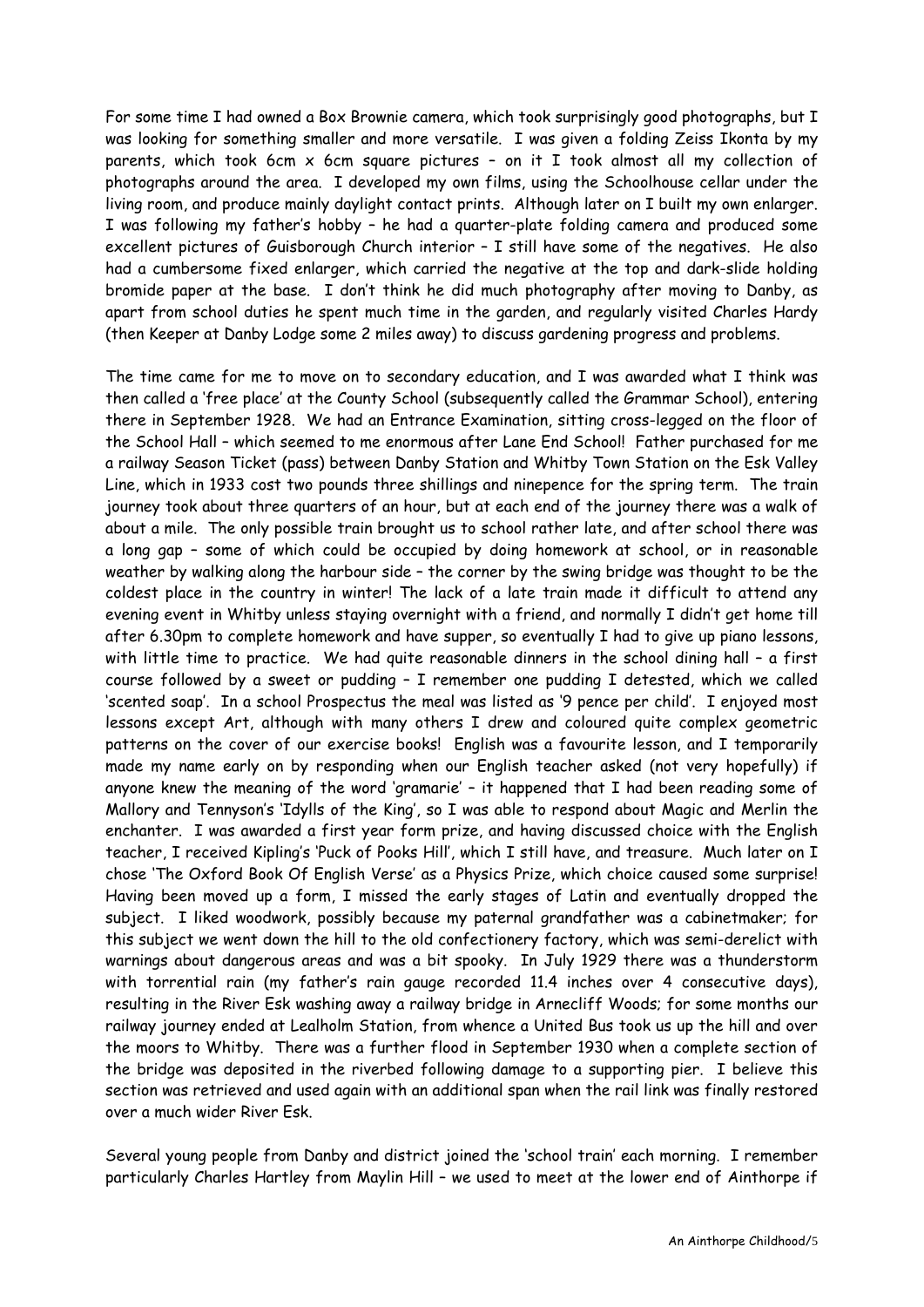we were both on time, and almost run to get over the river and the railway bridge and into the station yard before the train beat us! There was also Joyce Robinson and Joan Rudsdale from the two Ainthorpe farms, two members of the Tones family and Bessie Leggott from further up the line at Kildale and Commondale, and Joan Hill the stationmaster's daughter joining us at Glaisdale. I enjoyed most of the school activities, wrote articles for the school magazine ('The Viking') and appeared in costume in various Shakespearian productions such as 'Midsummer Night's Dream' and 'As You Like It' – some of these were performed on the outdoor stage, which with its bushes and glades was particularly suitable for the former. In 1931 a well-equipped astronomical observatory, which had been set up by her late husband, was presented by Mrs Bruce to the School. With much voluntary help it was dismantled and re-erected on the playing field in 1932, and opened as 'The Bruce Observatory' in 1933. It included a refracting telescope with 5-inch diameter objective, on appropriate mounting, some 6ft long with several eyepieces, a siderail clock and a transit telescope. In due course I became Secretary of the School Astronomical Society, and learned a good deal about stars and the moon. I don't think there were any foreign school trips in those days, but we certainly visited ICI at Billingham. Whilst not excelling in games, I played cricket for my House, of which I became Captain, also a School prefect and Assistant Editor of 'The Viking'.

I took School Certificate and Matriculation in 1932, with credits in English Literature, History, Mathematics, French, with 'Good' in English and History and Distinction in Physics. After some debate on whether to continue in Arts or Science, I joined the Science Sixth Form, whose formroom was the Physics Laboratory – the Arts Sixth used the Library as the school was somewhat overcrowded. There was a small conservatory adjacent to the Physics Lab, to which we had to retreat when another Form used the Lab – there was a beautifully hard table there which we often used for table tennis.

I took Higher School Certificate in 1934 and again in 1935 – I was quite young and might have got a better result – but didn't. Each year, I reached the required standard in Pure Mathematics, Physics and Chemistry with a course of study in French and English Literature in 1935.

I became an undergraduate at Leeds University in September 1935, and was away from my Ainthorpe home for the whole period in term-time, staying in the Hall of Residence (Devonshire Hall). As each University Year began to approach in September, I looked anxiously for the date of Danby Harvest Home, which varied accordingly to the time when harvest was actually in, hoping it would be before University term started! In Leeds, I did a good deal of walking around Roundhay Park, and the adjacent countryside with an occasional lunchtime visit to my uncle at his office near Leeds City Station – another relative employed by the railway! I became Secretary of the University Photographic Society, being able to use the well-equipped darkroom to produce many prints and enlargements from negatives taken in the Danby area. I was preparing to apply for Associate Membership of the Royal Photographic Society and started to prepare a portfolio of large prints, but lacked time to complete this.

My father retired as Headmaster of the Lane End School in 1938, and moved to the outskirts of York, but I still made frequent visits to Danby, cycling through Hutton-le-Hole, over Blakey and either down through Castleton or into the Dale via Stormy Hall, stopping for a refreshing drink at the old stone trough and spring on Stone Rook Hill. I lodged in Danby with an old friend on Brier Hill, from whose gateway there was a superb view to The Coums and Ainthorpe.

In 1938 I graduated with a BSc Hons Physics Degree, Dip. Ed. And a Teacher's Certificate, and would probably have gone into teaching, but the war was coming and I applied for a Research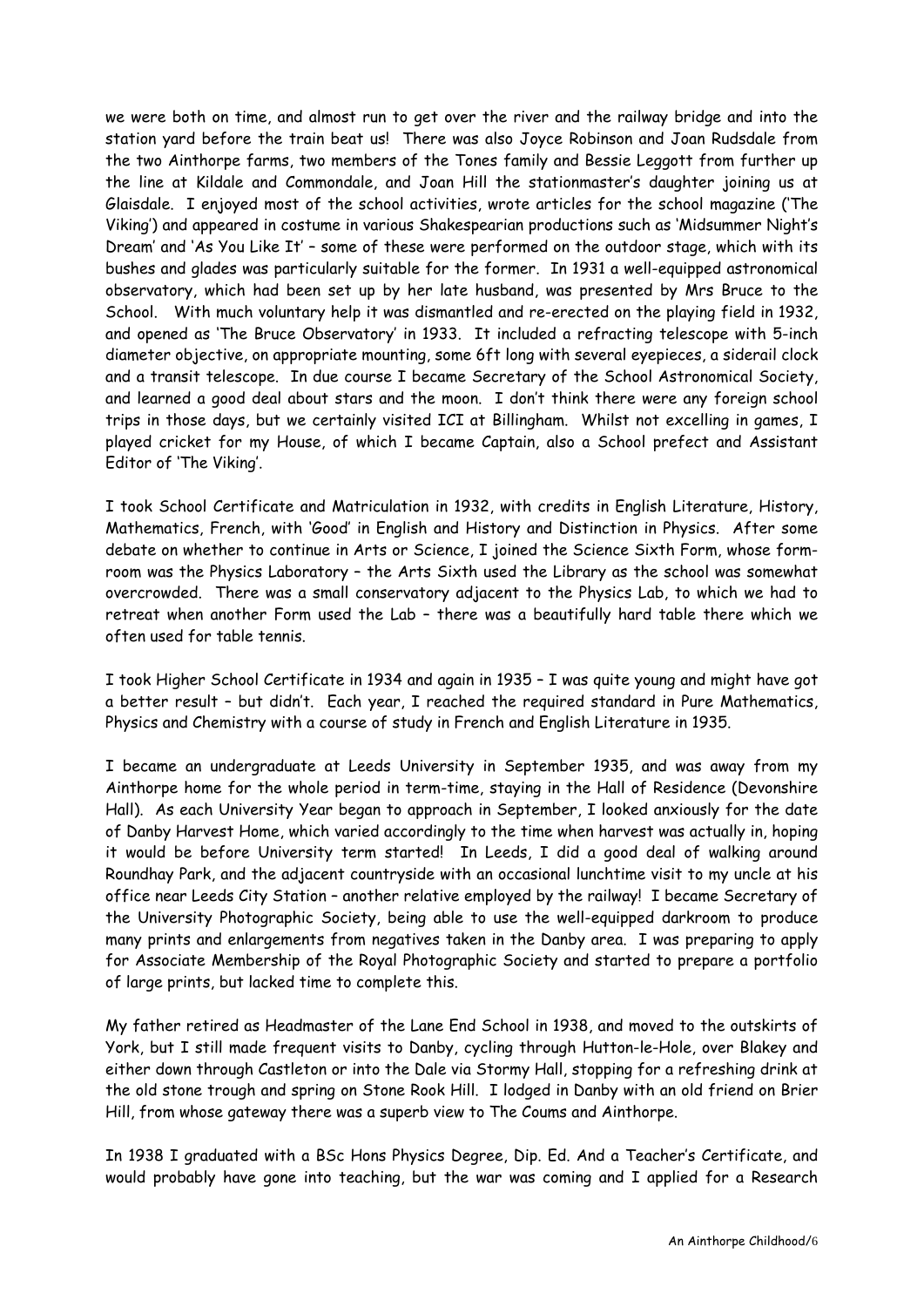position at the Royal Aircraft Establishment at Farnborough, also to the Royal Air Force Volunteer Reserve. Whet I interviewed for the former, I mentioned bell ringing as a hobby, and was asked if I had read 'The Nine Taylors' by Dorothy Sayers. I did this, and was offered the job, but at the same time the RAF offered me an Armament Officer position, with a course at Manby in Lincolnshire which I accepted. I was able to attend, in uniform, as a guest, a Royal British Legion Dinner at the Downe Arms, Castleton. Whilst at Manby, I met my future wife, who was teaching at a local country school, and we were able to have our wedding in Louth before I was due to be sent to Canada to complete training – I was married in uniform as a Flying Office carrying side-arms as this was September 1940 when invasion was expected! In the event my Canadian posting was cancelled and our course was shortened from a year to three months as we were urgently needed – I found myself as a Station Armament Officer with a responsibility for guns, rockets, bombs and shells and carrying out removal and demolition of German unexploded bombs on RAF Stations!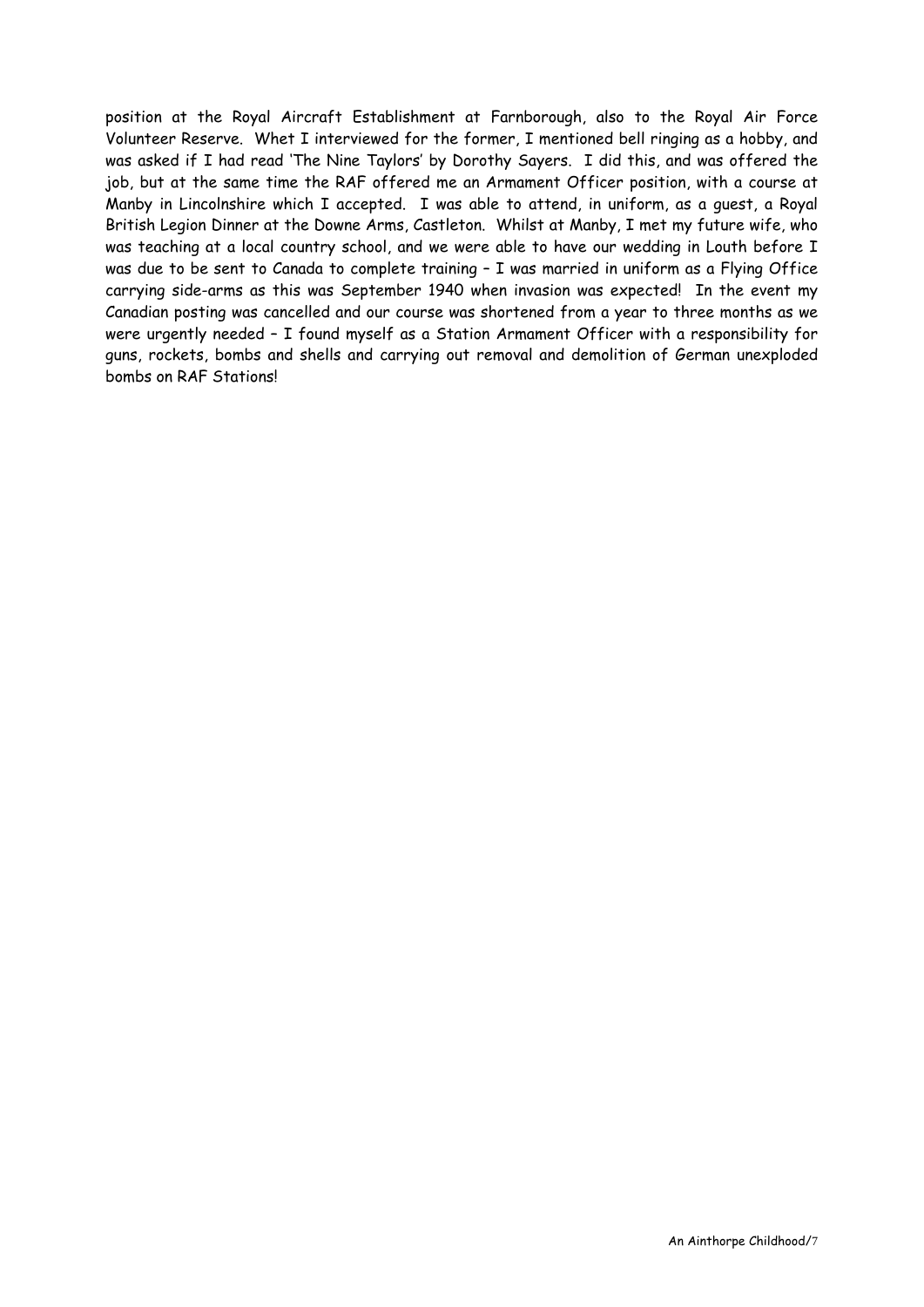## **Post-Scriptum A Visit to Ainthorpe 60 years on!**

In 1996, being retired and living in Somerset, our younger son Stephen enquired if I would like to visit Ainthorpe once again with him in September to celebrate my 80<sup>th</sup> birthday. Stephen and his wife were going up by car to York, where Caroline was taking part in a medical symposium – he would have some free time and suggested we could take the car and have a few days in Danby. He booked Bed and Breakfast for us at Botton Grove Farm, near the head of Danby Dale, and also arranged for me to visit Lane End School to meet the Head Teacher and staff and see one or two friends.

I travelled up by train to York on the Sunday afternoon, met Stephen and we drove through Hutton-le-Hole, over Blakey and down by Stormy Hall to Botton Grove Farm. After welcome by Mrs Tait and settling in, we went to the 'Duke of Wellington' at Danby End for an evening meal, afterwards a cup of tea and turn in at the farm. In the morning I woke to perfect quiet – only the 'bleat' of sheep on the farm. After an excellent Yorkshire breakfast, we visited Danby Church and went on to Danby Lodge – now a North York Moors Visitor Centre – where father used to visit Charles Hardy the Keeper. The Centre is very well organised, with maps and books and pamphlets, and I met two young ladies on the staff with old Danby names (Tyreman and Rudsdale). Then on to Duck Bridge, where the packhorse bridge remains but there is a new low bridge replacing the old ford across the Esk. The marker for 'height of water' was completely dry! We then went on one of my favourite cycle routes past Ainthorpe and on to Castleton, buying a new Danby book and looking for the one-time barbers hut on Teapot Hill – now long gone! Castleton Memorial Church, built when I was at school was locked, but we saw the site of the old 'tin tabernacle', now a grassed seating area. On to Danby End by the low road, remembering floods there; we bought filled rolls and drinks at the bakery behind the Post Office, and lunched on the Green amidst grazing sheep. There is a new Village Hall and public lavatory just below the Green. Back to Botton Grove Farm to change and pick up some papers before going to Lane End School at 1.00 pm. The front of School House looked much the same with a bathroom where the East bedroom was, my old bedroom still in the front. Most of the garden is now lawn, with a pre-fab classroom and garages replacing the old washhouse. Welcomed by Mrs Barbara Griffen, Head Teacher and Staff, we talked to children as they sat at tables in the big room, about what it was like 60 years ago when I went to school there - no electricity, hot water or canteen. Children asked lots of questions about 'how it was then' – was there uniform? So I showed them newspaper cuttings of 1924 and 1925 – girls in long dresses and all boys in shorts! I asked how many walked to school, a few hands went up and I told how in those days everyone walked, even from the top of the Dale, except sometimes in the farm cart of behind the farmer on horseback. I mentioned Celia Hodgson's 9 years perfect attendance, when she walked from The Courns, and how she received a watch and article in the 'Whitby Gazette'.

Having talked to staff and children and seen some of their work, I met several old friends who were contemporaries, and we left school about 3.15 pm and went on to Lealholm, looking for a second-hand bookshop, which was closed, and having tea at Shepherd's Hall Tea Garden. Then up Lealholm Bank, with memories of the United Bus taking us slowly up and over the moors when the railway was closed after the floods. Along the main road and down the 1 in 3 Limber Hill to Beggars Bridge and Glasidale Station, round Great and Little Fryup – the little church where Dad used to play for service after walking over the moor from Ainthorpe is no longer there. Along Crossley Side past Fairy Cross Plain to Danby Castle and the tennis courts where we used to play. Through Ainthorpe and Strait Lane to Castleton and up the Rigg to see sunset at Ralph Cross,